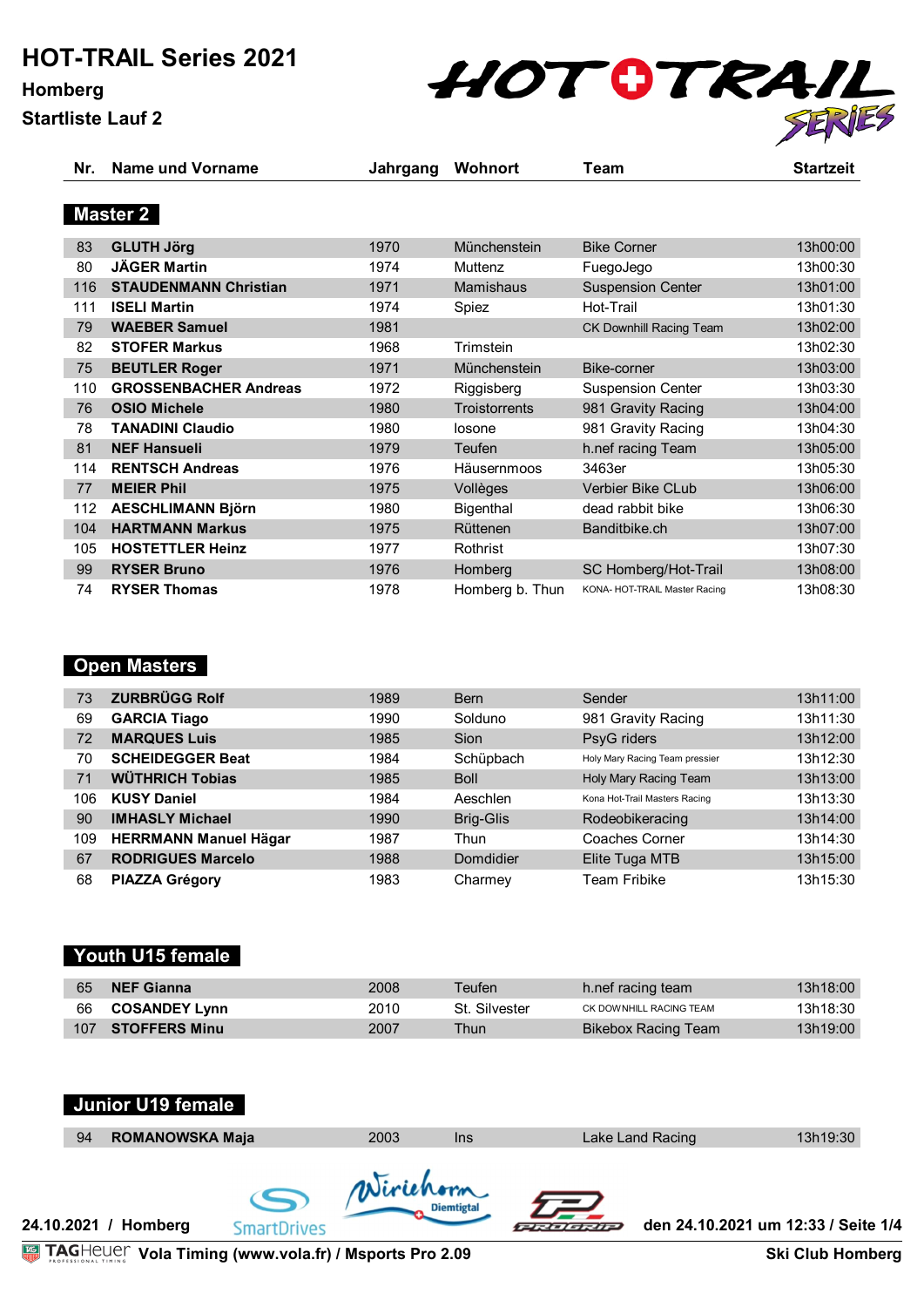| <b>Nr</b> | Name und Vorname | Jahrgang | Wohnort | eam' |  |
|-----------|------------------|----------|---------|------|--|
|           |                  |          |         |      |  |

## **Youth U15 male**

| 88  | <b>ZURBUCHEN Cedric</b>           | 2009 | <b>Giffers</b>     |                                | 13h22:00 |
|-----|-----------------------------------|------|--------------------|--------------------------------|----------|
| 56  | <b>BILEK-DEVILLE Tomas</b>        | 2007 | Anières            |                                | 13h22:30 |
| 103 | <b>TRACHSEL Lenny</b>             | 2009 | Herbligen          | Acefactory                     | 13h23:00 |
| 60  | <b>FERRIN Alex</b>                | 2007 | Courchapoix        | <b>JUrideBikeClub</b>          | 13h23:30 |
| 58  | <b>AREGGER Joshua</b>             | 2008 | Doppleschwand LU   |                                | 13h24:00 |
| 62  | <b>RATHMAYR Silas</b>             | 2009 | Thun               |                                | 13h24:30 |
| 96  | <b>JOSSEN Lias</b>                | 2012 | <b>Naters</b>      | Rhonebiker                     | 13h25:00 |
| 59  | <b>WISMER Marc</b>                | 2007 | Zug                |                                | 13h25:30 |
| 57  | <b>OTT Ruven</b>                  | 2010 | Ried-Mörel         | Rhône Biker                    | 13h26:00 |
| 54  | <b>JOLIDON Louis</b>              | 2007 | Nidau              | one80-shop.ch                  | 13h26:30 |
| 52  | <b>ORTLIEB Luca</b>               | 2009 | Oberkirch          | <b>BSS Devo Team</b>           | 13h27:00 |
| 63  | <b>LAMBRIGGER Julian Frederik</b> | 2010 | Eyholz             | Rhonebiker                     | 13h27:30 |
| 64  | <b>MEIER Nevio</b>                | 2008 | Hofstetten         |                                | 13h28:00 |
| 49  | <b>NEUHAUS Nevio</b>              | 2008 | Alterswil          | CK Downhill Racing Team        | 13h28:30 |
| 55  | <b>FREIHOLZ Maddox</b>            | 2007 | Ramsen             | HMC-Singen e.V.                | 13h29:00 |
| 50  | <b>RAPPO Noa</b>                  | 2008 | tentlingen         | CK-Downhill Racing Team        | 13h29:30 |
| 48  | <b>MEIER Charlie</b>              | 2009 | Vollèges           | Verbier Bike Club              | 13h30:00 |
| 53  | <b>MOENNOZ Anthony</b>            | 2007 | Villars-le-terroir | Vélo Club Echallens            | 13h30:30 |
| 47  | <b>MEIER Loe</b>                  | 2007 | Vollèges           | <b>VERBIER Bike Club</b>       | 13h31:00 |
| 61  | <b>LEINING Finn</b>               | 2007 | Gehrden            |                                | 13h31:30 |
| 51  | <b>RYSER Lian Nico</b>            | 2007 | Homberg            | KONA- HOT-TRAIL Youngster Raci | 13h32:00 |
| 46  | <b>KLAUSMANN Levin</b>            | 2008 | Mahlberg           | Klausmann Suspension /Propain  | 13h32:30 |
| 45  | <b>KRÄHENBÜHL Marius</b>          | 2007 | <b>Biel/Bienne</b> |                                | 13h33:00 |
|     |                                   |      |                    |                                |          |

## **Youth U17 male**

| 87  | <b>STADLER Noah</b>    | 2005 | Bürglen      |                   | 13h36:00 |
|-----|------------------------|------|--------------|-------------------|----------|
| 44  | <b>KOBEL Mike</b>      | 2006 | <b>Boll</b>  |                   | 13h36:30 |
| 86  | <b>HERGER Roman</b>    | 2006 | Altdorf      |                   | 13h37:00 |
| 41  | LI Thomas              | 2005 | Biel/Bienne  |                   | 13h37:30 |
| 40  | <b>KOLLER Baptiste</b> | 2006 | Corban       | JUride Bike Team  | 13h38:00 |
| 42  | <b>LINIGER Gian</b>    | 2006 | Thun         |                   | 13h38:30 |
| 102 | <b>MEYER Jimmy</b>     | 2005 | Homberg      |                   | 13h39:00 |
| 38  | <b>CHESI Cantin</b>    | 2005 | Marin        |                   | 13h39:30 |
| 39  | <b>LAFFAY JULES</b>    | 2006 | Praz de Fort | Verbier Bike Club | 13h40:00 |
| 43  | <b>DAINES Lucas</b>    | 2006 | Lausanne     |                   | 13h40:30 |

### **Junior U19 male**

| 37 | <b>WETLI Simon</b>         | 2004 | Thierachern     | B+B 4Cross Team      | 13h43:00 |
|----|----------------------------|------|-----------------|----------------------|----------|
| 35 | WÜLSER Adrian              | 2003 | Steffisburg     | Acefactory           | 13h43:30 |
| 36 | <b>SPANNAGEL Dario</b>     | 2004 | Widen           |                      | 13h44:00 |
| 98 | <b>WITTWER Elia</b>        | 2003 | Gasel           | Radfahrt Racing Team | 13h44:30 |
| 32 | <b>LÖB Mika</b>            | 2004 | Hausen am Albis | Freeberg / POC       | 13h45:00 |
| 30 | <b>BONVIN Nicolas</b>      | 2003 | Veyras          |                      | 13h45:30 |
| 31 | <b>DJAVANBAKHT Winston</b> | 2004 | Zofingen        | MTB-Raceshop         | 13h46:00 |
| 34 | <b>RYTER Renzo</b>         | 2004 | Homberg         | Hot-Trail            | 13h46:30 |

### **24.10.2021 / Homberg den 24.10.2021 um 12:33 / Seite 2/4**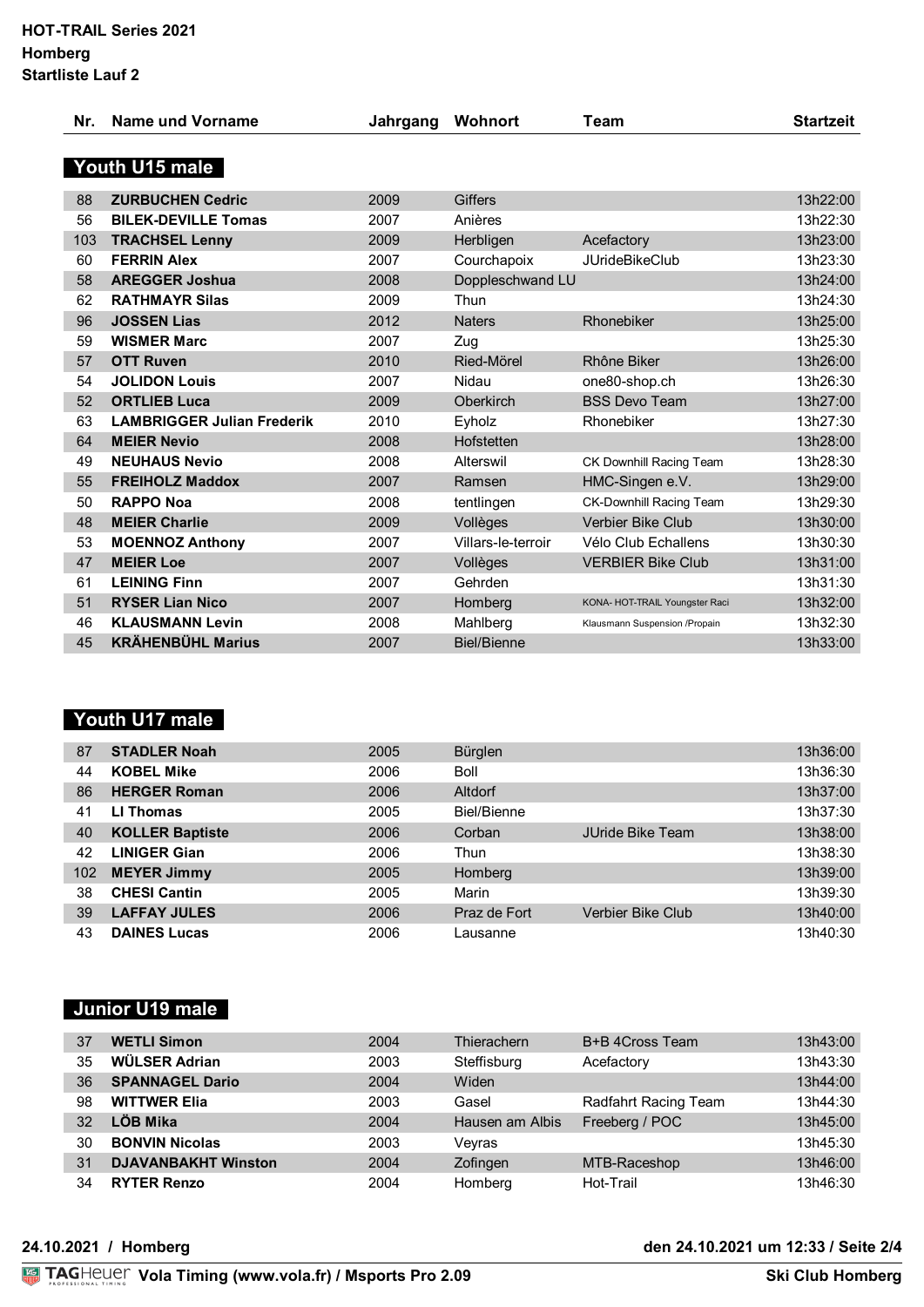| Nr. | Name und Vorname     | Jahrgang | Wohnort       | Team | <b>Startzeit</b> |
|-----|----------------------|----------|---------------|------|------------------|
|     | <b>Open Women</b>    |          |               |      |                  |
|     |                      |          |               |      |                  |
| 101 | <b>GIGER Selina</b>  | 1998     | <b>Buchen</b> |      | 13h48:00         |
| 100 | <b>SCHOCH Ramona</b> | 2001     | Homberg       | Kona | 13h48:30         |
| 29  | <b>STUCKI Selina</b> | 2001     | Langnau       |      | 13h49:00         |

## **Open Men**

| 18  | <b>SCHUPBACH Jonathan</b>            | 2002 | Lignières          |                              | 13h52:00 |
|-----|--------------------------------------|------|--------------------|------------------------------|----------|
| 84  | <b>PAUCHARD Colin</b>                | 2000 | Progens            |                              | 13h52:30 |
| 85  | <b>GERBER Jan</b>                    | 1996 | Ringgenberg        | Lighthouse                   | 13h53:00 |
| 25  | <b>STEFAN Almeida</b>                | 1998 | Oey-Diemtigen      | Acefactory                   | 13h53:30 |
| 92  | <b>STEINER Janik</b>                 | 1998 | Steffisburg        | The way down                 | 13h54:00 |
| 24  | <b>TEUSCHER Roman</b>                | 1994 | Uttigen            | Lighthouse tattoo shred crew | 13h54:30 |
| 22  | <b>VAN PRAET Quinten</b>             | 2002 | Hagendorn          | bikegarage Hünenberg GmbH    | 13h55:00 |
| 23  | <b>HIRSCHI Lars</b>                  | 2002 | Toffen             | Radfahrt Racing Team         | 13h55:30 |
| 113 | <b>RENTSCH Chris</b>                 | 2002 | Häusernmoos        | 3463er                       | 13h56:00 |
| 93  | <b>SCHEICH Olivier</b>               | 2000 | Thun               | The way down                 | 13h56:30 |
| 20  | <b>MOGHINI Etienne</b>               | 1992 | Giubiasco          | 981 Gravity Racing           | 13h57:00 |
| 15  | <b>KIMMIG David</b>                  | 1996 | <b>Naters</b>      | Rodeobikeracing              | 13h57:30 |
| 26  | <b>FERREIRA PEREIRA Jose augusto</b> | 1998 | Grüningen          | Downtugas                    | 13h58:00 |
| 17  | <b>GEMPELER Diego</b>                | 1992 | Visp               | Rodeobikeracing              | 13h58:30 |
| 16  | <b>MOHNI Luca</b>                    | 1994 | <b>Burgdorf</b>    |                              | 13h59:00 |
| 97  | <b>FUMEAUX Alain</b>                 | 2000 | Saillon            |                              | 13h59:30 |
| 89  | <b>KUNZ Florian</b>                  | 2002 | Gümligen           |                              | 14h00:00 |
| 14  | <b>FRESIA Emanuel</b>                | 2000 | <b>Birmensdorf</b> | <b>BikeHub</b>               | 14h00:30 |
| 95  | <b>STRUCHEN Mirco</b>                | 1997 | Lyss               | Lake Land Racing             | 14h01:00 |
| 21  | JOSÉ CARLOS Da Silva Azevedo         | 1994 | Zürich             | Downtugas                    | 14h01:30 |
| 27  | <b>GOTTIER Lionel</b>                | 2001 | Wichtrach          |                              | 14h02:00 |
| 19  | <b>RYSER Tobias</b>                  | 2001 | Mühlethurnen       | The Way Down                 | 14h02:30 |
| 13  | <b>KRAKENBERGER Stanislaus</b>       | 1994 | Erlach             | Lake Land Racing             | 14h03:00 |
|     |                                      |      |                    |                              |          |

## **Pro U17 male**

| 11 <sup>7</sup> | <b>TSCHANZ Russell</b>  | 2006 | zweisimmen  |                         | 14h05:00 |
|-----------------|-------------------------|------|-------------|-------------------------|----------|
| 10              | <b>NARDO Alan</b>       | 2005 | Onnens (FR) | CK Downhill Racing Team | 14h05:30 |
|                 | 12 <b>ESCHLER Lasse</b> | 2005 | Spiez       | EXT HOT-TRAIL Racing    | 14h06:00 |

## **Elite Women**

| 28 KIENER Jolanda          | 2000 | .enk      | HOT-TRAIL Racing   | 14h08:00 |
|----------------------------|------|-----------|--------------------|----------|
| KUPFERSCHMIED Ramona Laura | 1998 | Faulensee | Swiss MTB Pro Team | 14h08:30 |

| Pro U19 male                    |      |            |           |          |  |  |  |  |
|---------------------------------|------|------------|-----------|----------|--|--|--|--|
| 33<br><b>DIACOUMIDIS Osteen</b> | 2004 | Rebévelier | Elite Men | 14h11:00 |  |  |  |  |
| 91<br><b>RIAT Tobias</b>        | 2004 | Cortebert  |           | 14h11:30 |  |  |  |  |

**24.10.2021 / Homberg den 24.10.2021 um 12:33 / Seite 3/4**